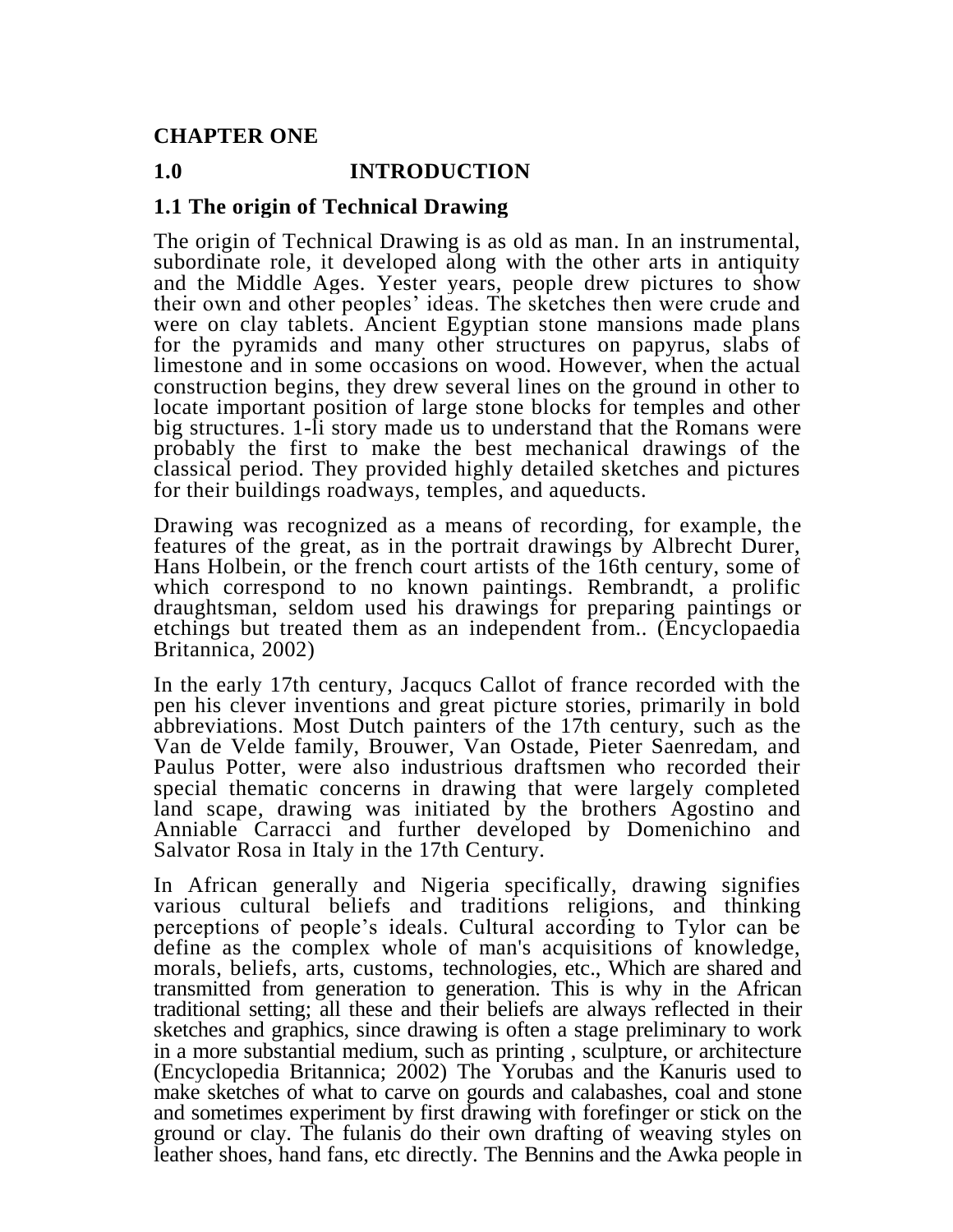Anambra state of Nigeria are not left out in their bronze casting and blacksmithing of knife. Fabrication designs respectively using direct approach on the object to cast or on the mould pattern and on the metal directly.

Freehand sketches are not uncommon in most of the designs done in African, they are done without the use of any instrument. Their designs, were rough and unredefined but at least showed to some extent element of graphic designed. More recently different Adire (TRADITIONAL) after pouring pap Wax etc. On the clothing before dyeing) patterns are drawn with forefingers or sticks on the clothing before dying. In the African setting , differently weaving styles and embroidery patterns on flowing gowns, and other traditional dresses used to be drawn with hand on hard papers and then transferred to the dress using needle and thread. Different patterns used to be made on pots to make them look attractive and to manifest the cultural beliefs of different ethnic groups using stones or sticks when it is still wet before firing them in the kiln. Incisions are made on hands, chests, legs, cheeks, etc to reflect cultural beliefs and family background of new born babies using sharp objects such as sharpened stones and knives.

In the fast developing Society, an engineer plays a vital role. He is rightly called "The Creator" a man who puts his imagination into actual practice. He thinks of problems in his mind and conveys them to others through the language of systematic lines. It is this language of ^stematic lines which is called technical drawing. Therefore, an engineer must have knowledge of this language to project his ideas correctly on the paper and then execute the job efficiency and effectively with the help of this drawing.

Since the modern research work in engineering depends mainly upon engineering drawing. It is therefore, necessary for an engineer to acquire a good working knowledge about the subject in order to express and record the shape, size and other information necessary for the construction of various objects such as building, roads, bridges, structures, machines etc.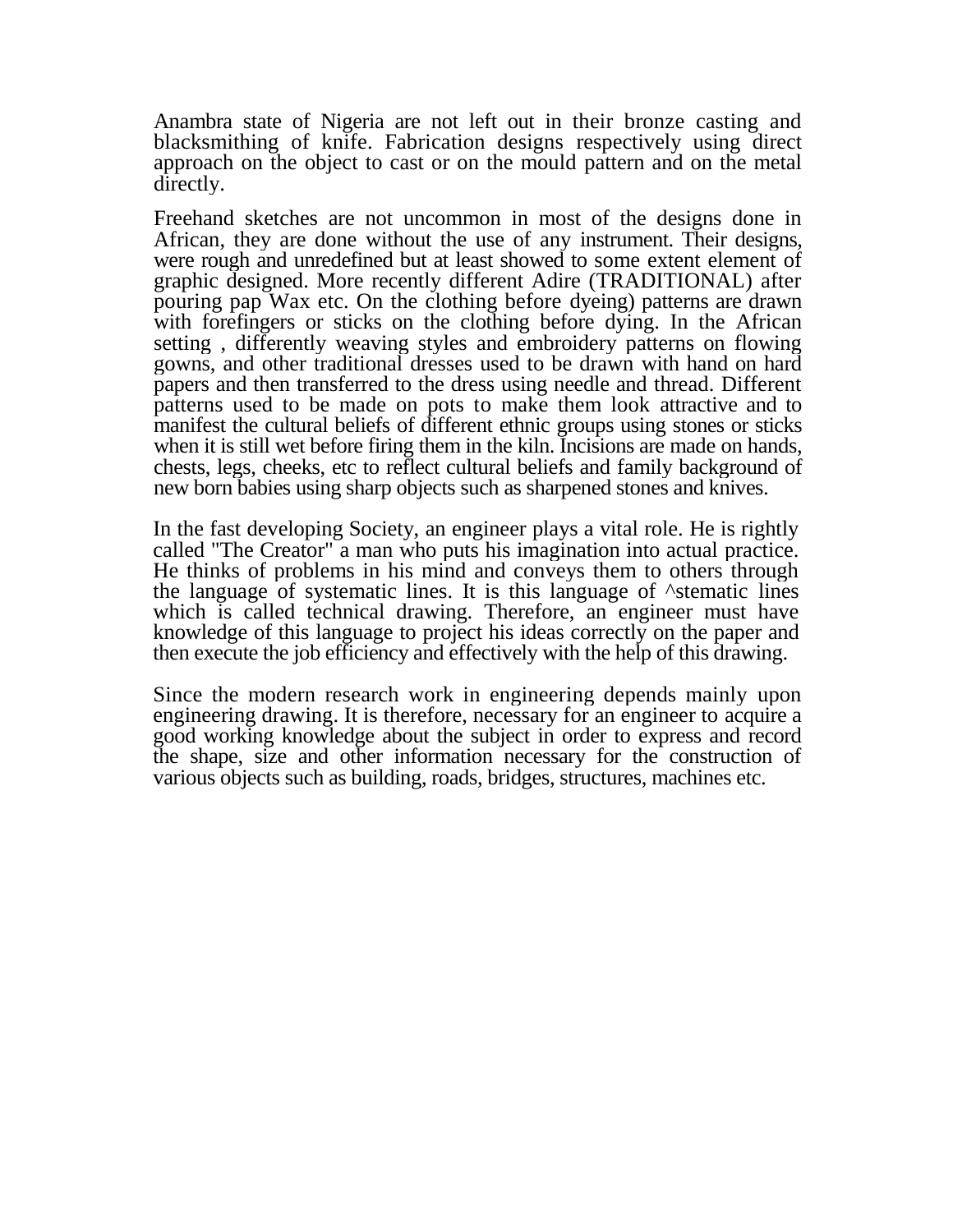## **1.2 IMPORTANCE**

1. Drawing is a Universal language which everybody understands. Drawing can be an effective means of communication among people. Therefore, drawing and illustration are very important in our everyday life because they afford us common understanding. On the other hand, writing takes place in different languages and only those who understands the language can interpret the meaning.

In Engineering drawing, an object is drawn with a combination of straight and curved lines to produce the imaginary image of the object ready for manufacture or reproduction. To do this, technical drawing experts and students use a lot of instruments, some of which are described in chapter 2.

- 2. Engineering drawings are used as records of what has been designed and made.
- 3. It provides information with clarity, accuracy for production engineer, craftsman etc. in details to produce components /machines/ equipments.
- 4 Being a graphic language, it function as a medium of visualisation

# **1.3 ARE AS OF APPLICATION**

The subject of Engineering drawing has the following areas of application in engineering and technology.

## **a. Civil Engineering-**

To express Civil Engineering works and projects for actual execution i.e. representation of Civil Engineering objects such as roads, building, bridges, dams, etc. on a paper.

- **b. Electrical and Electronic Engineering -** Representation of electrical objects such as motors, generators, transformers, poles, towers, wiring diagrams etc. on a paper.
- **c. Mechanical Engineering:-**

Representation of Mechanical Engineering objects such as machines, machines parts, etc on a paper.

Other areas of application involves Chemical Engineering building technology , land surveying , quantity surveying and Science technology.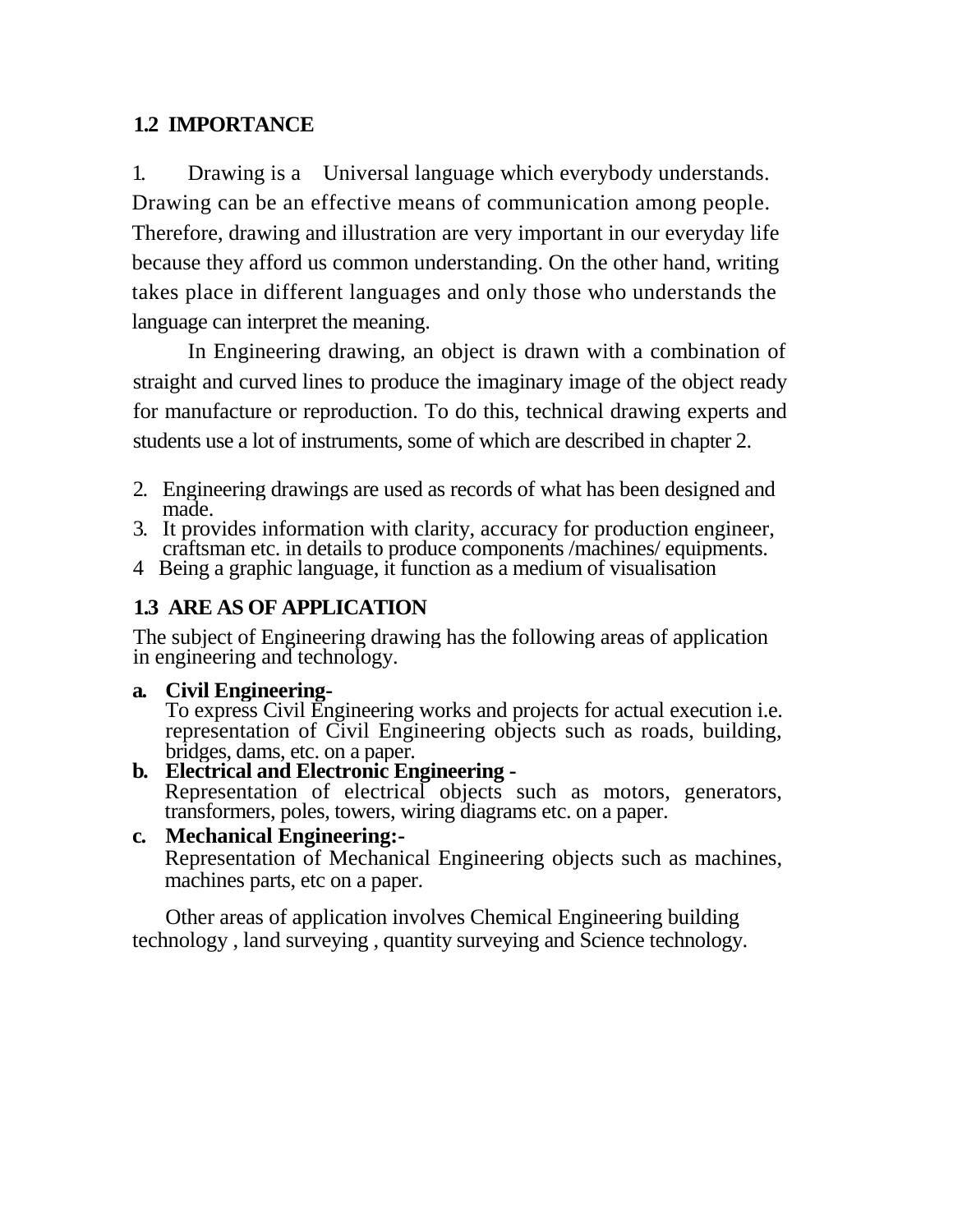## **CHAPTER 2**

## **2.0 DRAWING TOOLS/EQUIPMENT AND DRAWING BOARD PRACTICE**

## **2.1 IDENTIFICATION OF VARIOUS DRAWING EQUIPMENTS AND MATERIALS**

A good and accurate drawing can only be made through constant practice with the aid of drawing instruments and materials listed below:-

Drawing board Tee square Drawing pencils Set of drawing instruments Set squares 60° - 30° and 45° Drawing paper clips or tape **Protractor** Scale rule French curves Drawing paper Eraser Compasses and Divider

## 2.2 USES **OF DRAWING INSTRUMENTS AND MATERIALS**

#### **Drawing Board :-**

The drawing board is made of wood, such as yellow pine, soft enough to permit the easy insertion and ready withdrawal of the drawing pins and yet hard enough to stand the wear and tear of daily use.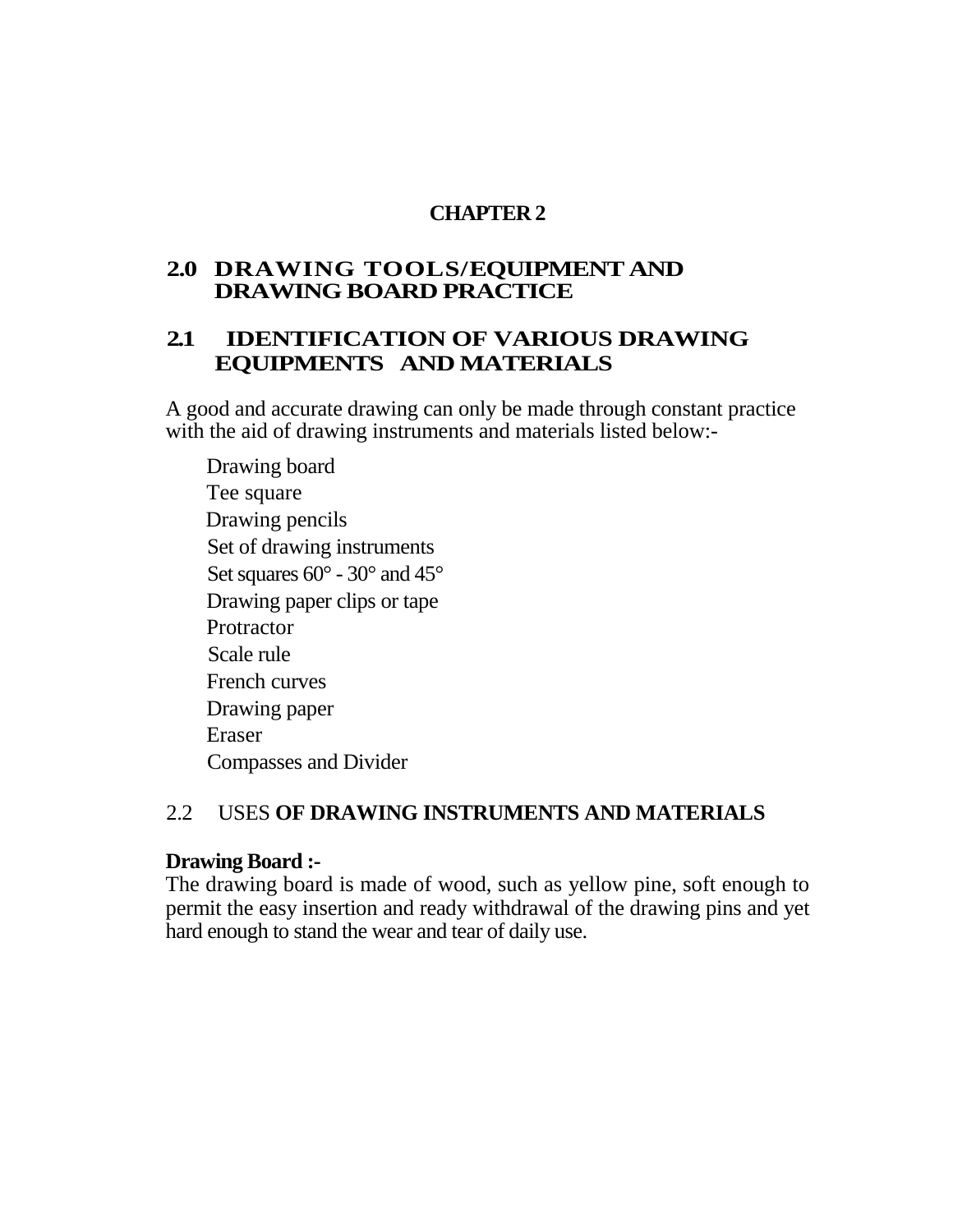

2.1 Drawing Board

Drawing boards can also be made of fine, even-grained plywood 12-18 millimeters in thickness, with battens screw to the underside.

# **TEE SQUARE:**

Is as important as the board, and should be well-chosen and well-cared for. The best are of mahogany having an ebony edge to both blade and stock. The tee-square is placed on the drawing board with the stock at the left hand edge of the board.



Fig. 2.2. Tee Square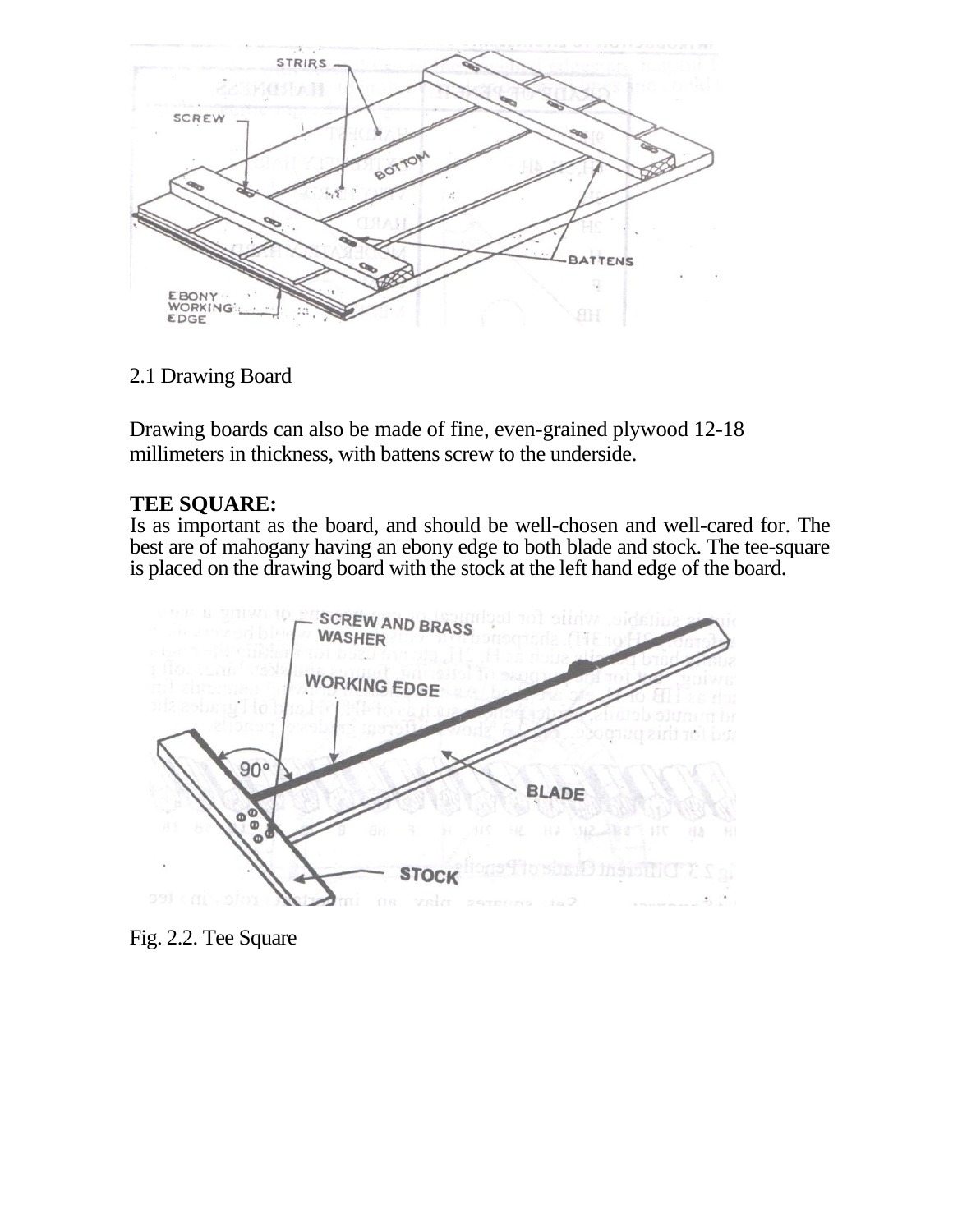|           | <b>GRADE OF</b><br><b>PENCIL</b> | <b>HARDNES</b><br>S        |
|-----------|----------------------------------|----------------------------|
|           | 9H                               | <b>HARDEST</b>             |
|           | 6H, 5H, 4H                       | <b>EXTREMELY HARD</b>      |
|           | 3H                               | <b>VERY HARD</b>           |
|           | 2H                               | <b>HARD</b>                |
|           | H                                | <b>MODERATELY HARD</b>     |
|           | F                                | <b>FIRM</b>                |
|           | $\overline{HB}$                  | <b>MEDIUM</b>              |
|           | B                                | MODERATELY SOFT &          |
|           | 2B                               | <b>BLACK</b>               |
|           | 3B                               | SOFT AND BLACK             |
|           | 4B, 5B AND                       | <b>VERY SOFT AND BLACK</b> |
|           | 6B                               | <b>VERY SOFT AND VERY</b>  |
| Table 2.1 | 7Β                               | <b>BLACK</b>               |
|           |                                  | <b>SOFTEST</b>             |

#### **Drawing Pencils:**

Drawing pencils are of different grades. For Technical drawing, a 2H pencil is ideal for general drawing while H or HB grade pencil sharpened to a conical point is suitable, while for technical or engineering drawing a hard pencil (preferably 2H or 3H). sharpened to a "chisel point" would be very useful Usually hard pencils such as H, 2H, etc are used for making the engineering drawing, but for the purpose of lettering, figures and sketching, son pencils such asHB or H, etc are used. As complicated drawing demands fine lines and minute details, harder pencils such as of 4H, 5H and 6H grades should be used for this purpose. Fig 2.3 shows different grades of pencils.



## **2H 6H 7B 4H 5H 4H 3H 2H H F HB B 2H 3H 4B 5B 6B 7B**

Fig 2.3 Different Grade of Pencils

**Set Squares:-** Set squares play an important role in technical, engineering or geometrical drawing. Wooden or tinned iron set squares are of no use, especially when inking- in. A cyclic set squares are of great value, and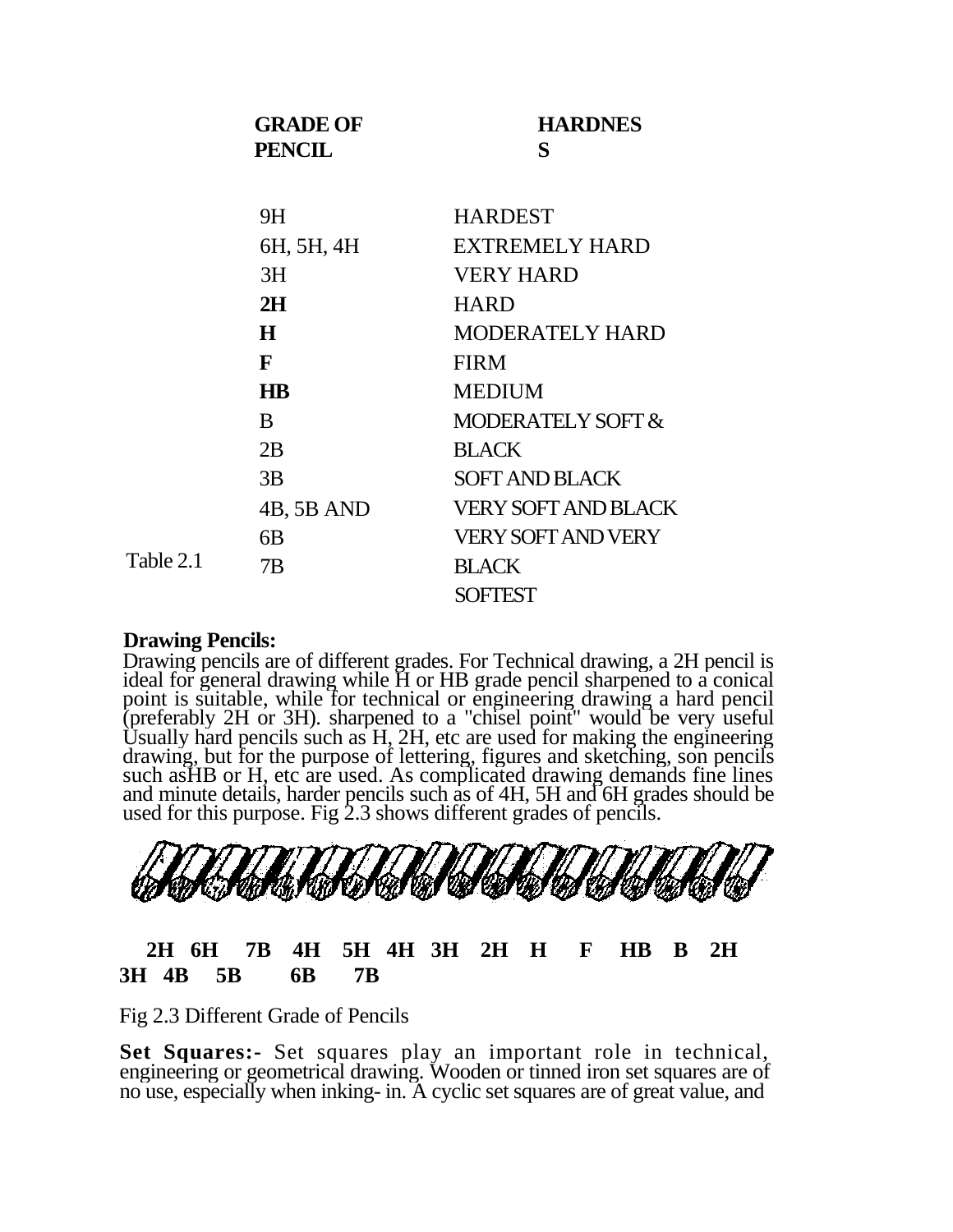highly satisfactory with careful use as the bevelled edges are helpful for inkin-in. Set square are used to draw vertical or diagonal lines and could be paired up for specific angle drawing.



#### Fig. 2.4 Set Squares

#### **Drawing paper and adhesive tape.**

Drawing papers are best held on the boards with the aid of clips or adhesive tape.

**Protractor:**- An ideal is made of acyclic material with divisions ranging from half a degree through 90° to 180°.



Fig. 2.5 Protractor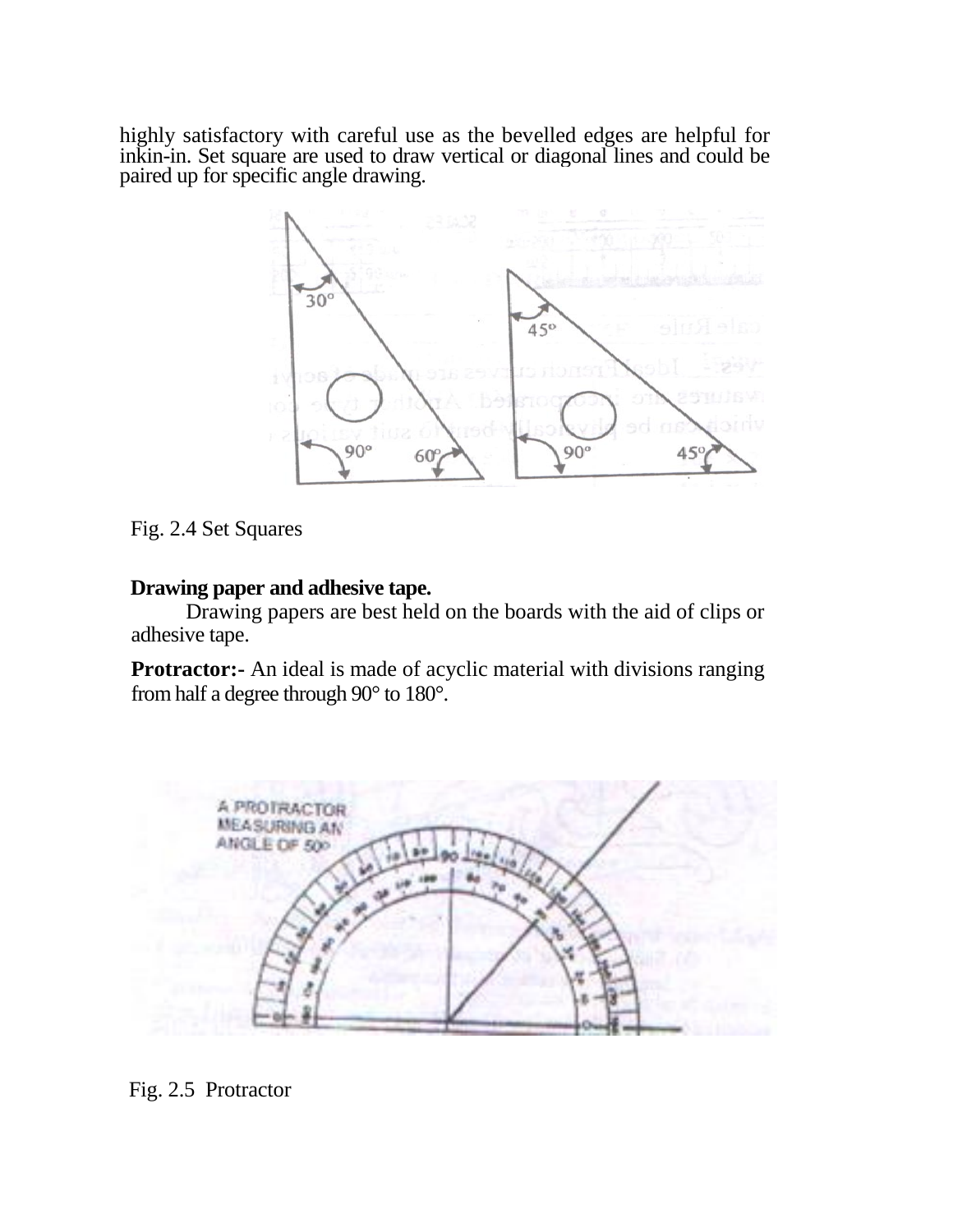**Scale Rules:-** The use of scale rule is vital as most linear sizes are not possible on paper.

| 糖肥<br>机具<br>l۵<br>1100<br>m<br>Ю                                                                                                                 | 492<br><b>APPROVED</b><br>SCALES | ¢Ν<br>.            | ស្នាព                     |
|--------------------------------------------------------------------------------------------------------------------------------------------------|----------------------------------|--------------------|---------------------------|
| - 33<br>œ<br>m<br>S:I<br><b>MG</b> ເມມ<br>۷Π.<br><b><i><u>Contractor</u></i></b><br><b>March 2013</b><br>iЩ<br>0\$ .<br><b>The State Company</b> | لمائلا<br>W⊎                     | \$100,000.00<br>ma | 009 Z1<br><b>DOCK DIT</b> |

## Fig. 2.6 Scale Rule

**French Curves:-** Ideal French curves are made of acrylic material in which possible curvatures are incorporated. Another type consists of a flexible plastic bar which can be physically bent to suit various curves (known as a flexicure).



- Fig 2.7 (a) Irregular or French curves
	- (b) Shows the use of irregular or french curves for drawing a smooth curve between various points

**Drawing Paper:-** Creamy-white paper is ideal for drawings. The sizes vary in relation to the size of the drawing board, usually from quarters to full imperial. Suitable metric sizes of paper are: A2, **A3, A4.**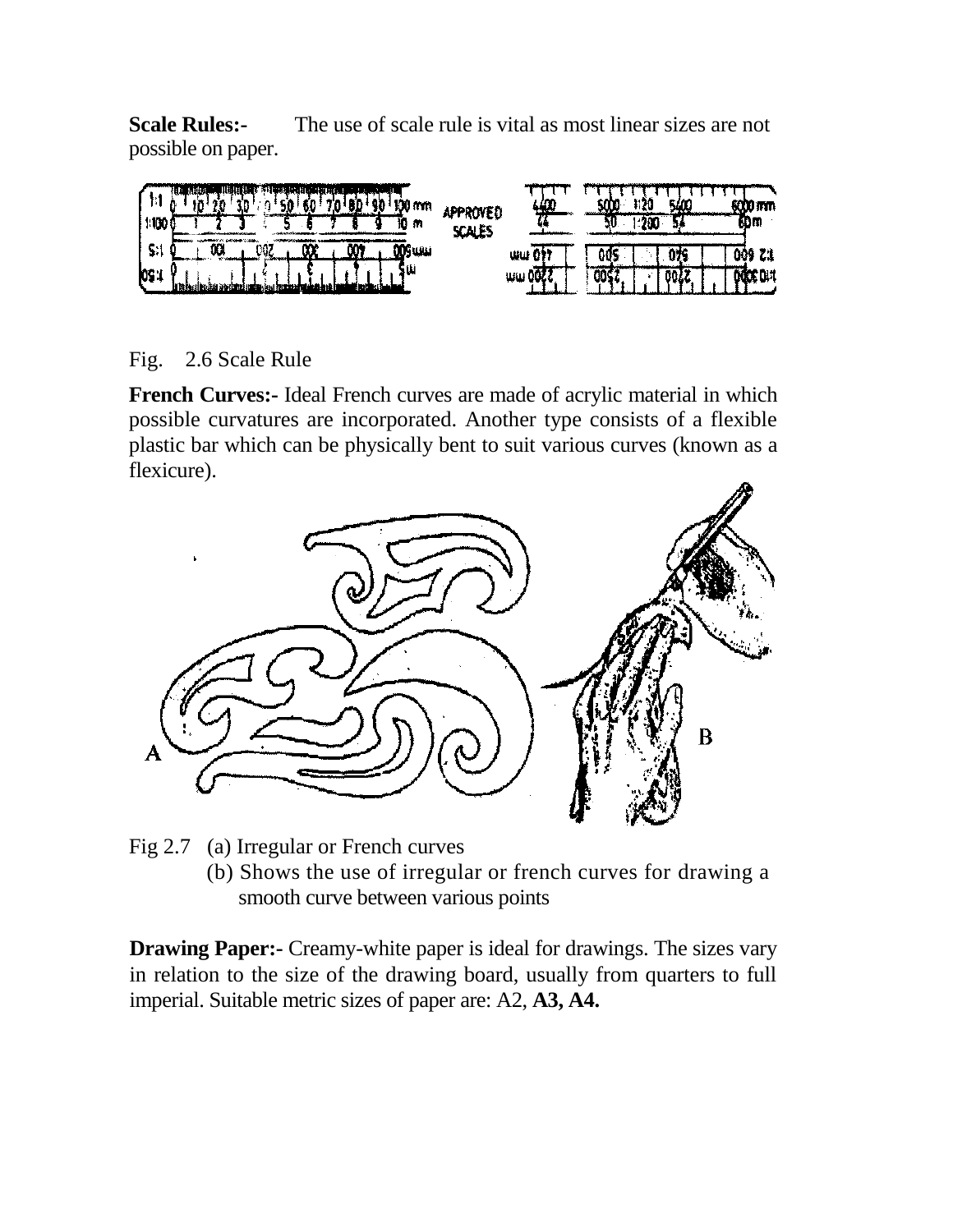## **Other drawing papers:-**

Apart from the normal Creamy- white drawing papers, there are:

- (a). Tracing paper.
- (b). Transparent cloth backed drawing paper.

Table 2.2 **LIST OF STANDARDS OF DRAWING SHEET**

| <b>GRADE</b>   | <b>SIZE</b>        |                                            |  |
|----------------|--------------------|--------------------------------------------|--|
|                | <b>Millimetres</b> | <b>Inches</b>                              |  |
| AO             | 841 x 1189         | $33^{\frac{1}{2}} \times 46^{\frac{3}{2}}$ |  |
| A <sub>1</sub> | 594 x 841          | $23\frac{3}{2} \times 33\frac{1}{2}$       |  |
| A <sub>2</sub> | 420 x 594          | $16\frac{3}{6} \times 23\frac{1}{6}$       |  |
| A <sub>3</sub> | $297 \times 420$   | $11\frac{3}{7}x16\frac{1}{6}$              |  |
| A <sub>4</sub> | 210x297            | $8\frac{1}{2} \times 11\frac{3}{4}$        |  |
| A <sub>5</sub> | 148 x 210          | $5\frac{3}{4} \times 8$                    |  |
|                |                    |                                            |  |

**Eraser:** There are various makes of erasers and they are generally called "rubbers". A soft white rubber closely resembling cheese in colour and structure is idea].



Fig. 2.8 Erazer

**Divider:** The divider is used for dividing straight or curved line is into number of equal parts

**Compass:** Compass is used for drawing circles and are of circles of required sizes. It consists of two metal legs hinged together at its upper end by means of a joint known as knee joint.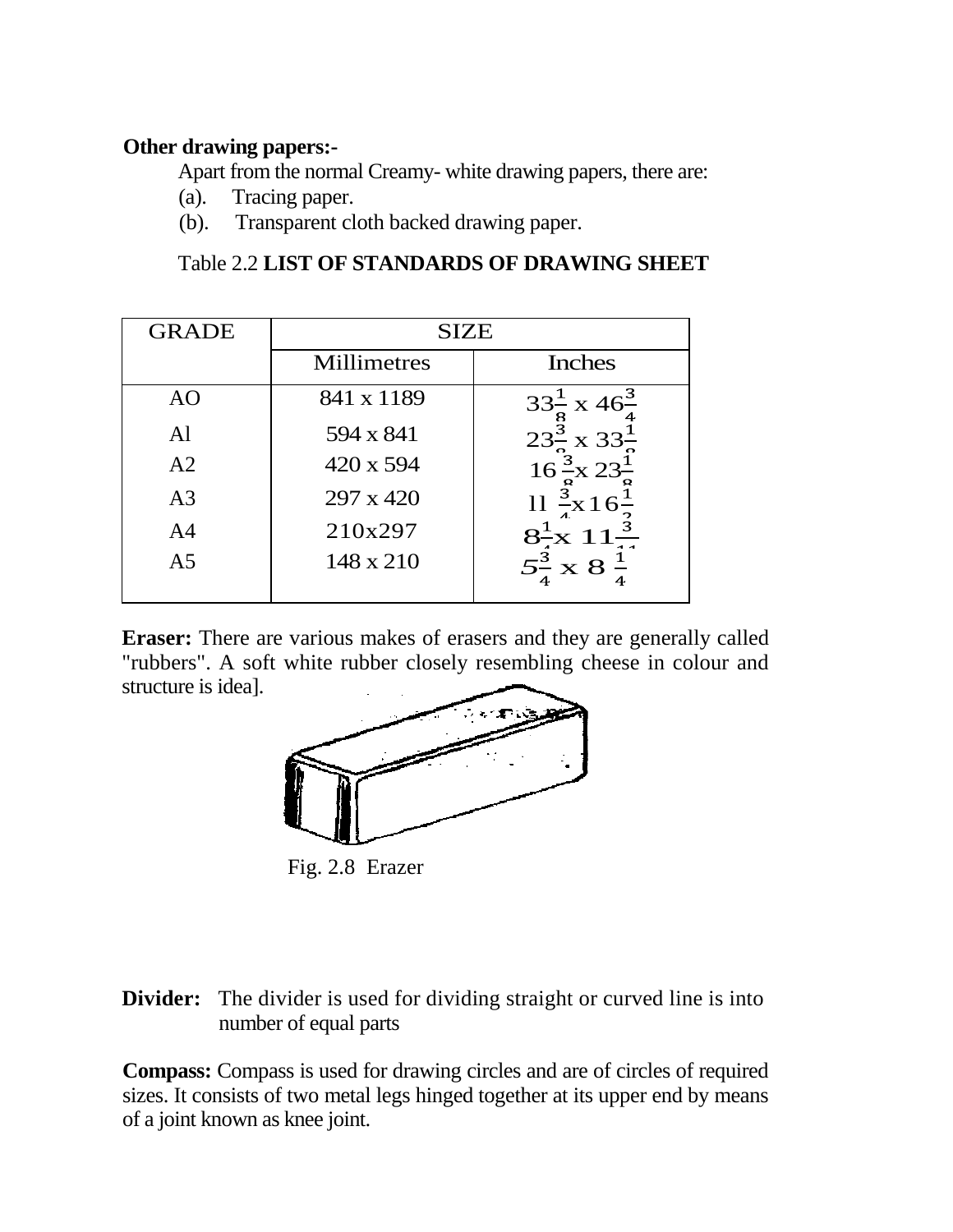

## 2.2 **ALIGNMENT AND FIXING OF DRAWING PAPER ON THE DRAWING BOARD WITH TEE SQUARE**

Paper is a medium through which drawing are made in graphics, if paper is not well aligned, there will be transfer of error from the paper to the paper to the graphics thereby making it unpleasant to the eyes. To align paper on the board, tee square is required. Make sure the stock of the T -square is firmly held against the batten of the drawing board withleft-hand and the paper inserted in-between the Tee square and the board such that the edge of the paper coincides with the edge of the blade of the Tee-square.{see figure 2.9(a)}. The cello tape or drafting tape is placed across each Gorner of the sheet as shown in figure 2.9 (b) while firmly and tightly holding the Tee-square against the paper and board. Care must be taken to remove the cello tape after drawing otherwise the corners of the drawing sheet may be torn off. If the stik-tacks are to be used, you will follow the same procedure except that the adhesive is first mounted on the board by smartly flipping the paper up and then close gently as shown in figure 2.9. (C). The head of the pin must be pressed closely down such that the blade of the Tee-sqaure can not knock on its sides during the back and forth movements of the Tee-square can not knock on its sides during the back and front movements of the Tee-square.Drawing pins are no longer popular because of the havoc of perforation the surface of the surface of the drawing board and has been replaced with clips.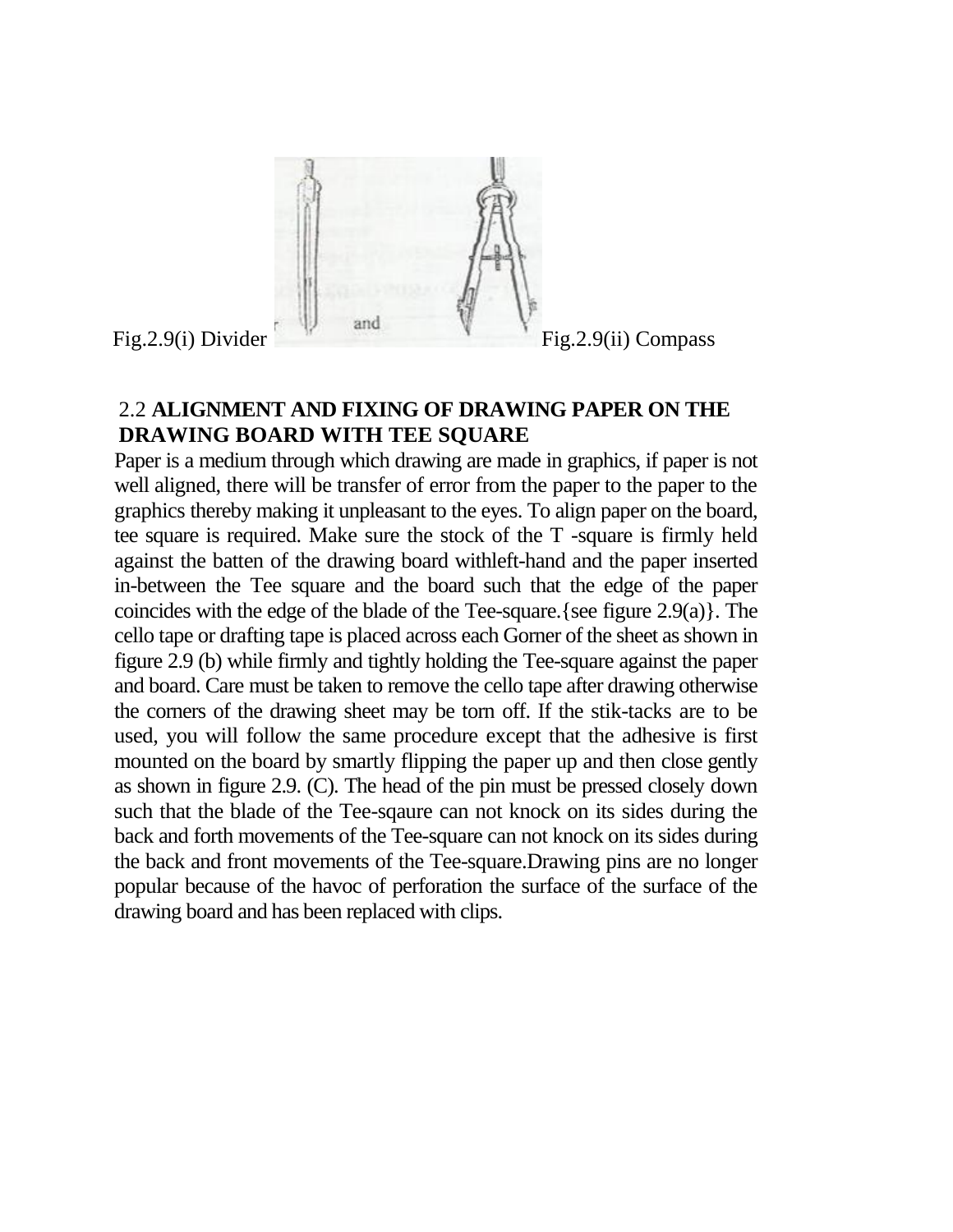

Fig.2.10( a-d) Alignment and Fixing of Drawing paper on the Drawing Board with Tee Square.

# 2.3 **MAINTENANCE OF DRAWING INSTRUMENTS AND MATERIALS**

## **DRAWING BOARD**

- (i ) As far as possible, do not use pins on the drawing board,
- (ii ) Do not use the drawing board for any purpose other than for drawing.
- (iii) When you are not using it, you should cover the face with paper or place the drawing board face down.

# **TEE SQUARE**

- i. You should never use the tee square as a walking stick.
- ii. Never use any pen knife or blade along the edge of the Tee-square for any reason(s).
- iii. The underside of the blade of the Tee square should be kept clean so that the drawing paper does not get dirty.

## **SETSQUARES**

i. Do not use any sharp object such as a knife or razor blade on their straight edges.

# **COMPASSES**

i. Never use compasses as paper holders

# **OTHER INSTRUMENTS**

All other instruments should be kept in their packets after use. A cupboard should be made available for complete storage of the drawing boards and all other instruments.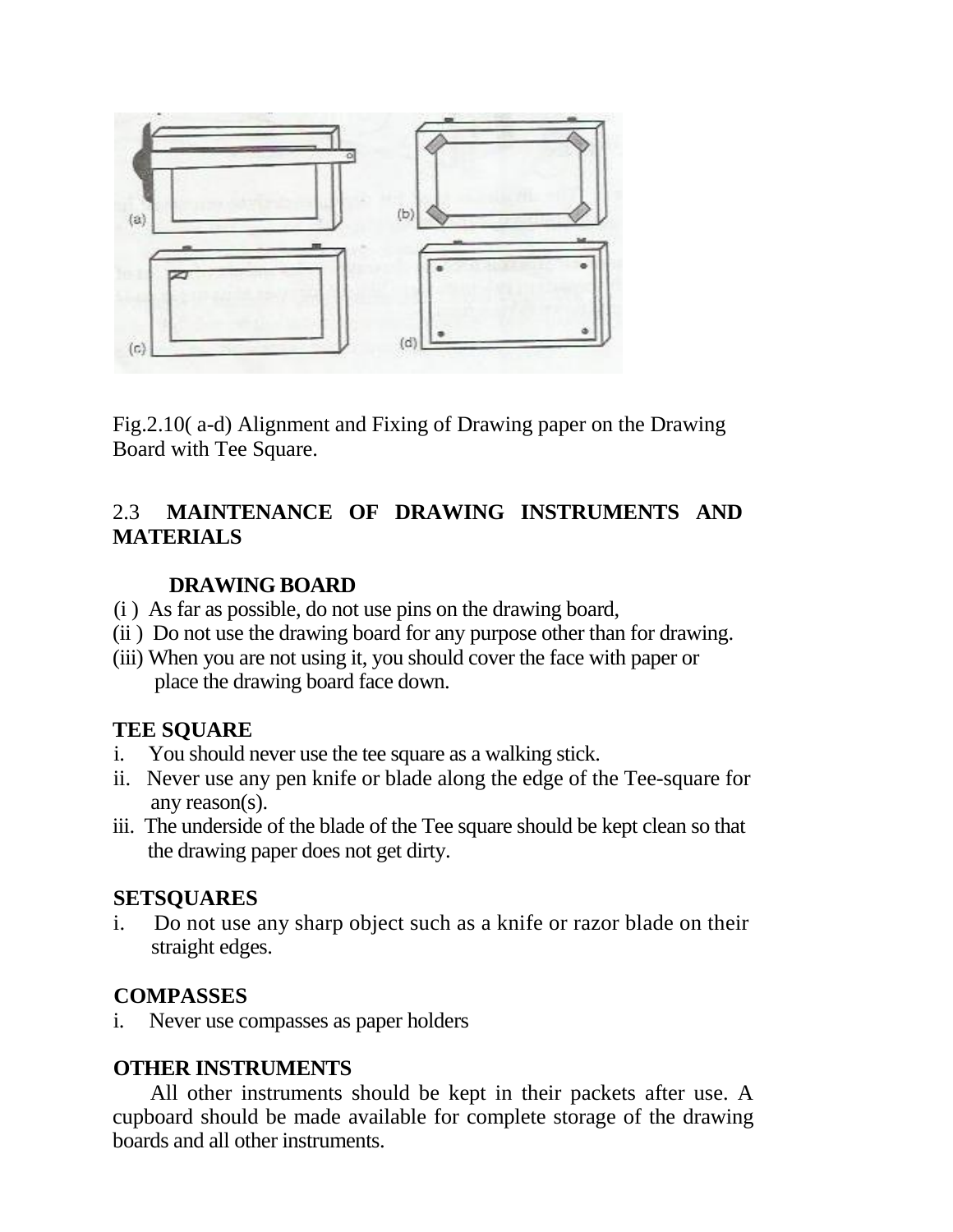#### **CHAPTER 3**

#### **3.0 Line Work**

#### **3.1 PRELIMINARY GEOMETRICAL TERMS**

- i. A POINT has no area, it indicates a position, it can be indicated by a dot.
- ii. A LINE has length but no area. It may be curved or straight.

#### **3.2 TYPES AND USES OF LINES**

(i) **Thick continuous lines:** are used for visible outlines and edges. The thickness of this kind of line is about 0.7mm. However, you do not have to measure the thickness of lines each time you draw.

(ii) **Thin continuous lines**: are used as dimension lines, projection lines, construction lines and outlines of adjacent parts and revolve sections. They are also used as hatching lines.

(iii) **Thick long chain lines:** are used for cutting planes and viewing planes.

## **CONVENTIONS FOR VARIOUS LINES (ACCORDING TO B.I.S.S.P. 46-1988)**

| LINE                                                                                                                                                                                                                                                    | <b>DESCRIPTION</b>                                                                                                                                                                                                                                                                             | <b>GENERAL APPLICATIONS.</b>                                                                                                                                                                                                        |
|---------------------------------------------------------------------------------------------------------------------------------------------------------------------------------------------------------------------------------------------------------|------------------------------------------------------------------------------------------------------------------------------------------------------------------------------------------------------------------------------------------------------------------------------------------------|-------------------------------------------------------------------------------------------------------------------------------------------------------------------------------------------------------------------------------------|
| ತಾರ್ಜಿ ನಿರ್ದೇಶಿಸಲಾಗಿ ಶಾ. ನಿರ್ದೇಶ್ವರ                                                                                                                                                                                                                     | RENEW METHEMOLY IN 1977 WIND<br><b>CONTINUOUS THICK</b>                                                                                                                                                                                                                                        | A OPA LINE TIK RIDORIAN<br>A1 VISIBLE OUTLINE<br>AT VISIBLE EDGES COMMUNICATION                                                                                                                                                     |
| a ang Pinanga<br>$\mathcal{L}_{\mathcal{A}}^{\mathcal{A}}$ , $\mathcal{L}_{\mathcal{A}}^{\mathcal{A}}$ , $\mathcal{L}_{\mathcal{A}}^{\mathcal{A}}$ , and a set of $\mathcal{L}_{\mathcal{A}}^{\mathcal{A}}$ , $\mathcal{L}_{\mathcal{A}}^{\mathcal{A}}$ | $\mathcal{L} = \mathcal{L} = \mathcal{L} = \mathcal{L} = \mathcal{L}$<br><b>CONTINUOUS THIN STRAIGHT</b><br>OR CURVED THE REAL PROPERTY.                                                                                                                                                       | <b>B1 INAGINARY LINES OF INTERSECTION</b><br><b>B2 DIMENSION LINES</b><br><b>B4 LEADER LINES</b><br><b>BS HATCHING.</b><br><b>BE OUTLINES OF REVOLVED SECTIONS</b><br><b>INFLACE</b> NETT<br>B7 SHORT CENTRE LINE                   |
|                                                                                                                                                                                                                                                         | <b>CONTINUOUS THIN FREEHAND</b><br>ఉన్ని అన్నారు. ఇండి కారు కొం                                                                                                                                                                                                                                | C1 LIMITS OF PARTIAL OR INTERRUPTED<br>VIEWS AND SECTIONS, IF THE LIMIT IS<br>$\mathbf{w}$ . $\mathbf{w}$<br><b>A NOT A CHAIN THIN </b>                                                                                             |
| WILD MANUS CONTRACT AND COMMITTEE AND COMMITTEE AND INCOME.                                                                                                                                                                                             | <b>CONTINUOUS THIN (STRAIGHT</b><br><b>WITH ZIGZAGS</b>                                                                                                                                                                                                                                        | D1 LINE                                                                                                                                                                                                                             |
|                                                                                                                                                                                                                                                         | <b>DASHED THICK Seat 1999</b> No. 1                                                                                                                                                                                                                                                            | E1 HIDDEN OUTLINES<br><b>EZ HIDDEN EDGES</b>                                                                                                                                                                                        |
|                                                                                                                                                                                                                                                         | <b>DASHED THIN</b>                                                                                                                                                                                                                                                                             | <b>F1 HIDDEN OUTLINES</b><br><b>F2 HIDDEN EDGES</b>                                                                                                                                                                                 |
| G-                                                                                                                                                                                                                                                      | <b>CHAIN THIN</b><br>Castron March 2000 - Andrew March 1995, 1996, 1996, 1996, 1996, 1997, 1998, 1998, 1998, 1999, 1999, 1999, 1999                                                                                                                                                            | <b>G1 CENTRE LINES</b><br><b>G2 LINES OF SYMMETRY</b><br><b>GISTRAJECTORIES</b>                                                                                                                                                     |
| н                                                                                                                                                                                                                                                       | A SERIES AND A STANDARD AND A STANDARD COMPANY COMPANY COMPANY COMPANY COMPANY COMPANY COMPANY COMPANY COMPANY COMPANY COMPANY COMPANY COMPANY COMPANY COMPANY COMPANY COMPANY COMPANY COMPANY COMPANY COMPANY COMPANY COMPANY<br><b>CHAIN THIN, THICK AT ENDS</b><br>AND CHANGES OF DIRECTION | <b>CONTRACTOR</b><br><b>H1 CUTTING PLANES</b><br>せいい アイー・キャッ                                                                                                                                                                        |
|                                                                                                                                                                                                                                                         | <b>CHAIN THICK</b>                                                                                                                                                                                                                                                                             | <b>J1 INDICATION OF LINES OR SURFACES</b><br>TO WHICH A SPECIAL REQUIREMENT<br><b>APPLIES</b>                                                                                                                                       |
|                                                                                                                                                                                                                                                         | <b>CHAIN THIN DOUBLE-DASHED</b>                                                                                                                                                                                                                                                                | K1 OUTLINES OR ADJACENT PARTS<br><b>K2 ALTERNATIVE AND EXTREME</b><br><b>POSITIONS OF MOVABLE PARTS</b><br>K3 CENTROIDAL LINES<br>K4 INITIAL OUTLINES PRIOR TO FORMING<br>K5 PARTS SITUATED IN FRONT OF THE<br><b>CUTTING PLANE</b> |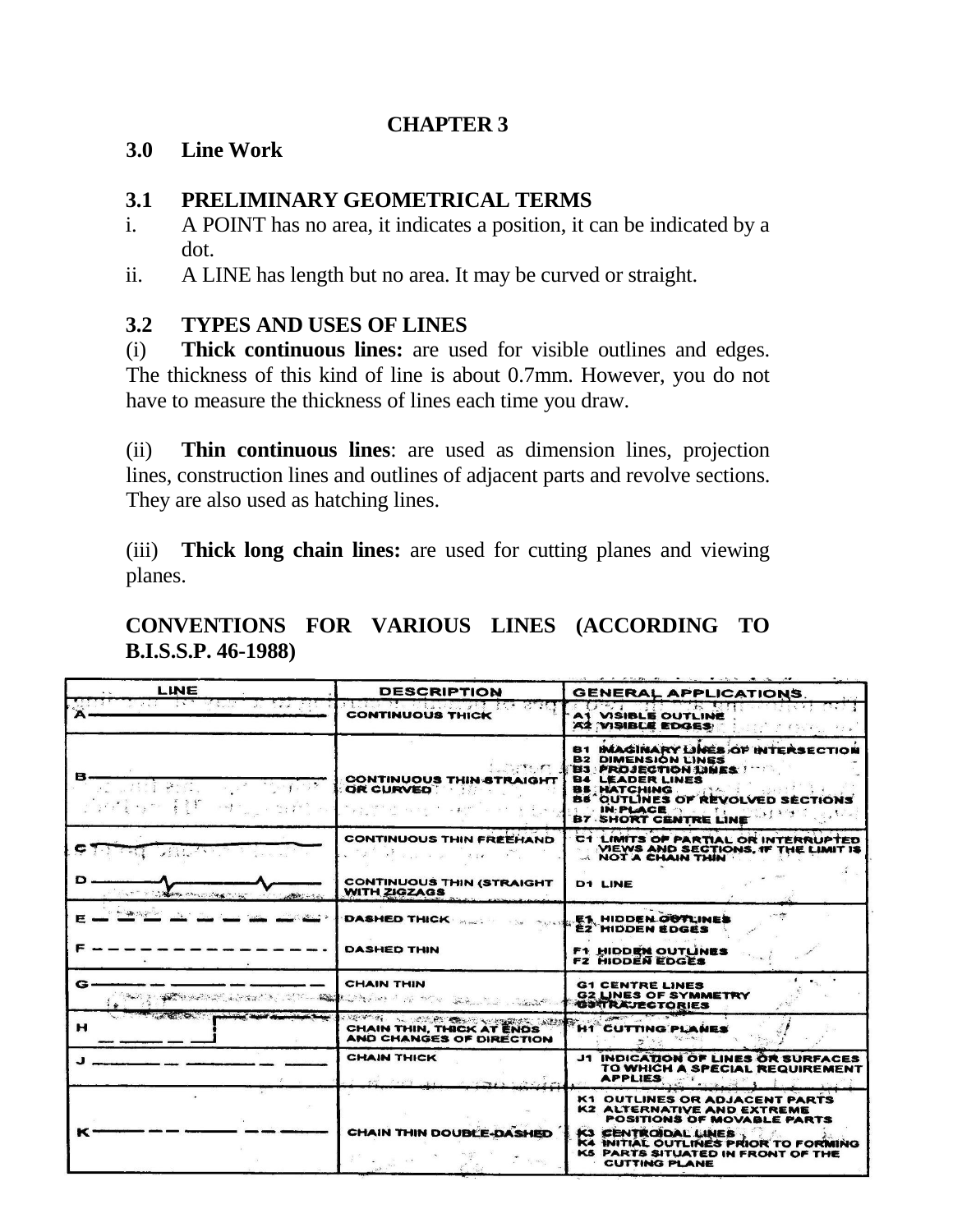e). Thin long chain lines: are used as centre lines, path lines for indicating movement, or extreme positions of moveable parts, and for pitch circles.

e). Thick continuous wavy or irregular lines: are used for short break lines and boundary lines.

f). Thin ruled lines with short zig-zags:- are used for long break lines.

g). Thin continues wavy or irregular lines: are used for limits of partial views or for sections when the lines are not axis.

H). Arrow head: are used at the ends of dimension lines. They are also used to indicate viewing planes, and to indicate labelled parts.

(i). Thin short dashes: are used for hidden outlines and edges.3.3

# **TYPES OF PENCILS**

The following are the two types of pencils according to a way of mending, for good and accurate work:

1. Chisel edge pencil

2. Conical or round point pencil

The Chisel Pencil as a chisel edge, flat on each side which remains fine for a long period. It is generally used for drawing straight lines. 2H, 3H etc Pencil are generally mended to chisel shape.

Conical Pencil such as HB etc are sharpened to a conical or round point as



Fig. 3.1 T Chisel edge and conical or round point pencils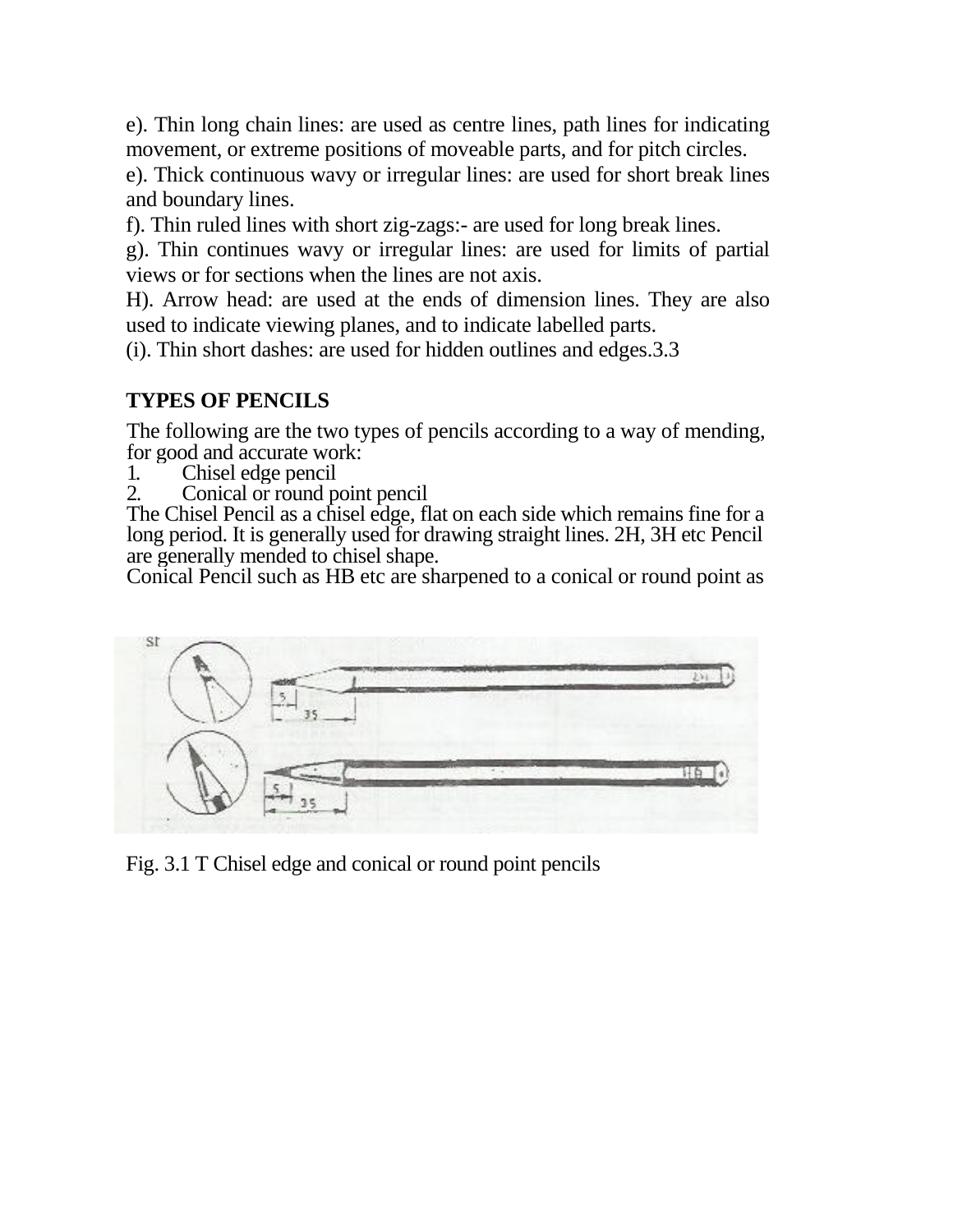#### **3.4 APPLICATION OF LINES**